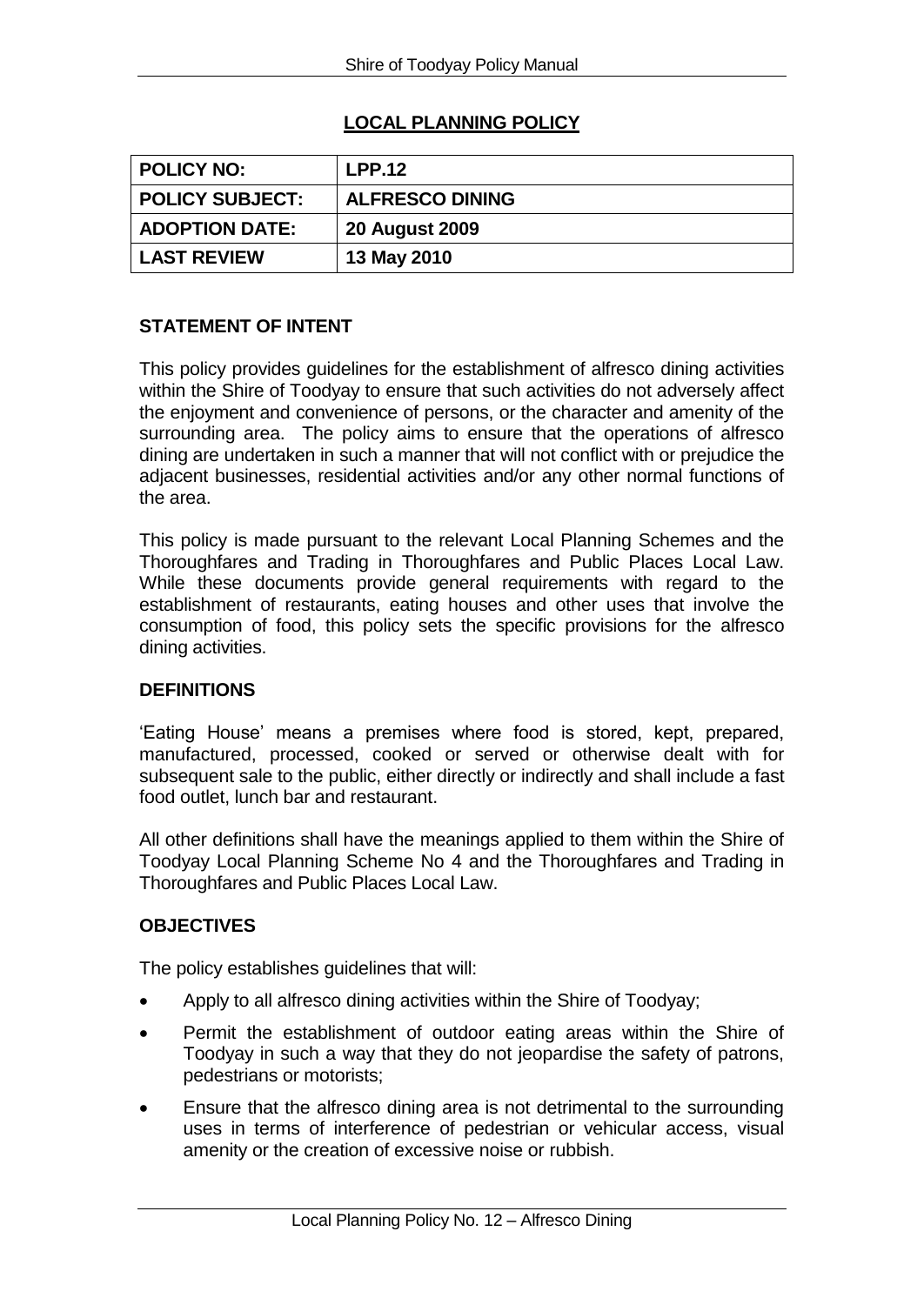### **STATUTORY POWERS**

This Local Planning Policy is made pursuant to Clause 2.2 of the Shire of Toodyay Local Planning Scheme No 4 and Clause 7.4 of the Thoroughfares and Trading in Thoroughfares and Public Places Local Law.

### **POLICY STATEMENT**

### **1.0 Application Requirements**

- 1.1 No person shall establish an alfresco dining area or conduct alfresco dining activities within the Shire without first obtaining the written approval of Council.
- 1.2 Applications for alfresco dining will be treated as a Development Application and considered in accordance with this policy, the Shire of Toodyay Thoroughfares and Trading in Thoroughfares and Public Places Local Law and the Shire of Toodyay Local Planning Scheme No 4.
- 1.3 An alfresco dining area will be approved only where the proposal is part of an application to establish an eating house within an adjacent building, or is proposed as an extension of an existing eating house already operating within an adjacent building.
- 1.4 An application for approval to establish an alfresco dining area, in addition to the usual application requirements, should be accompanied by the following information:
	- a) Plans, drawn to scale (1:50), indicating the number, location and dimension of proposed tables and chairs and their relationship to the building in which the eating house is located;
	- b) A colour photograph, or manufacturer's brochure, of the tables, chairs and other structures to be set up in the alfresco dining area;
	- c) Details of the total number of patrons seats, including those existing and those proposed (both inside and outside the premises) as well as details on the total number of sanitary conveniences; and
	- d) Certificate of currency for public indemnity insurance to a minimum value of \$10 million.
- 1.5 Alfresco dining areas will only be supported where the Council considers them to be appropriate to the character and functions of the area in which they are proposed to be located.
- 1.6 The Council may vary the requirements of this policy, where it is considered that full compliance with the policy is impractical or such variation is warranted in the circumstances of the case.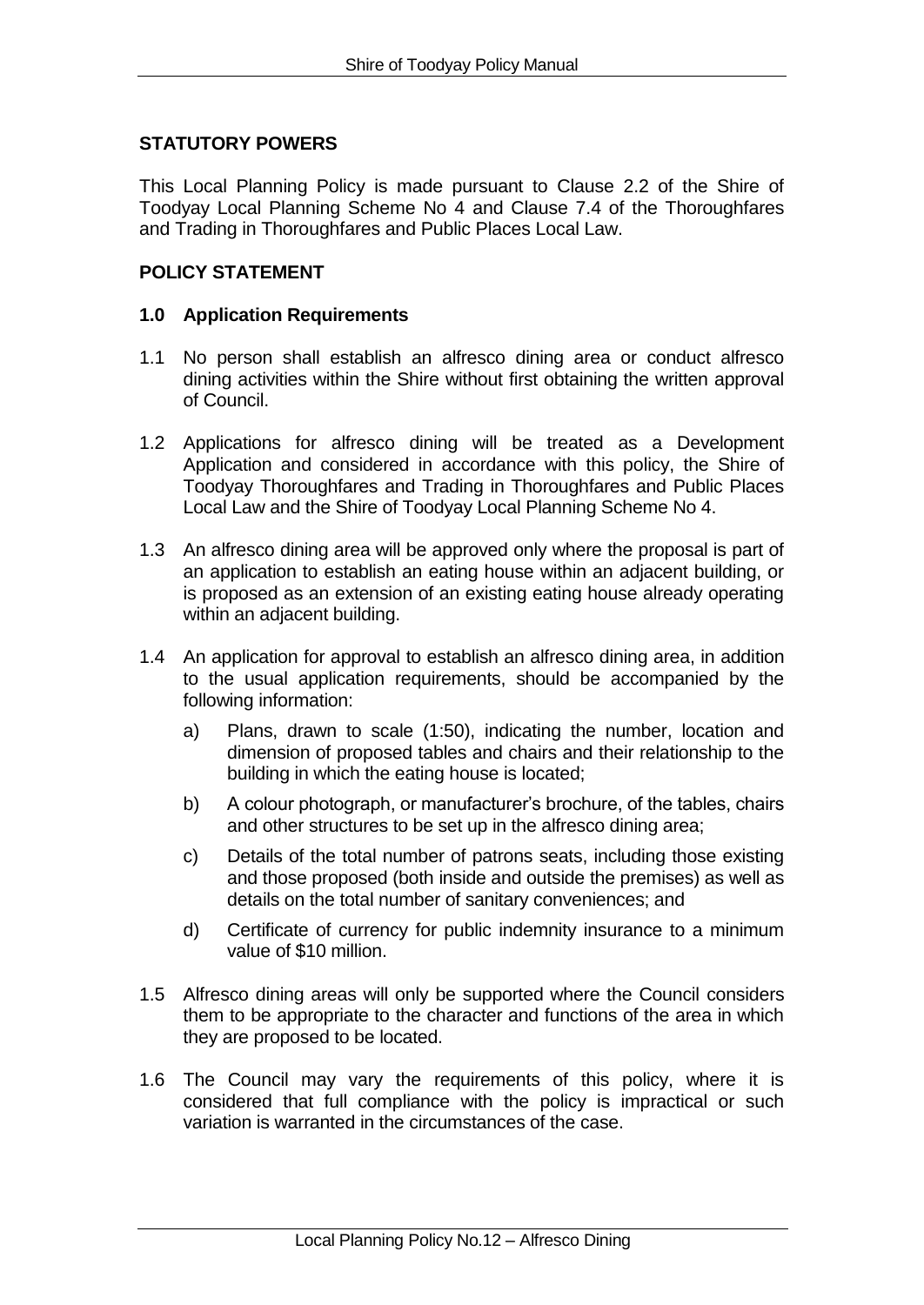#### **2.0 Vehicle and Pedestrian Movement**

- 2.1 Alfresco dining areas will not be approved where the gathering of customers or the elements of design will impede pedestrian or vehicular movements or negatively impact on vehicle or pedestrian sight lines at road junctions and vehicle access crossovers.
- 2.2 Alfresco dining areas should not obstruct pedestrian movement. A minimum clear footpath width of 2m should be maintained in all cases. Pedestrians should be able to make normal use of the footpath without being obliged to step into the road at any point, or make other unwarranted detours.
- 2.3 Where an alfresco dining area is situated adjacent to a major roadway, consideration should be given to the protection of the dining area from vehicles through the use of bollards or other similar features.
- 2.4 Alfresco dining areas should not be located in such a way that access from the footpath to kerbside parking is obstructed.
- 2.5 The exits from the main building that the alfresco dining area is associated with are not to be impeded in any way.
- 2.6 The alfresco dining area is to be designed to accommodate disabled access.
- 2.7 The alfresco areas will need to be designed to accommodate emergency vehicle movements.

#### **3.0 Adjoining Uses**

3.1 The establishment and use of alfresco dining areas should not conflict with or inconvenience other retail and commercial activities, or obstruct the views of or access to adjacent properties.

#### **4.0 Conditions of Use**

- 4.1 A maximum of five (5) tables within verge or thoroughfare areas shall be approved for the purpose of alfresco dining per eating house. Dependent upon the nature and size of the tables used, the Council reserves the right to approve a lesser number of tables.
- 4.2 In granting approval, the Council may impose conditions requiring that the dining facilities be of a movable nature, and/or that the facility may only operate at certain specified times.
- 4.3 Structures associated with alfresco dining areas may only be fixed to the footpath or to any other structures with the approval of Council.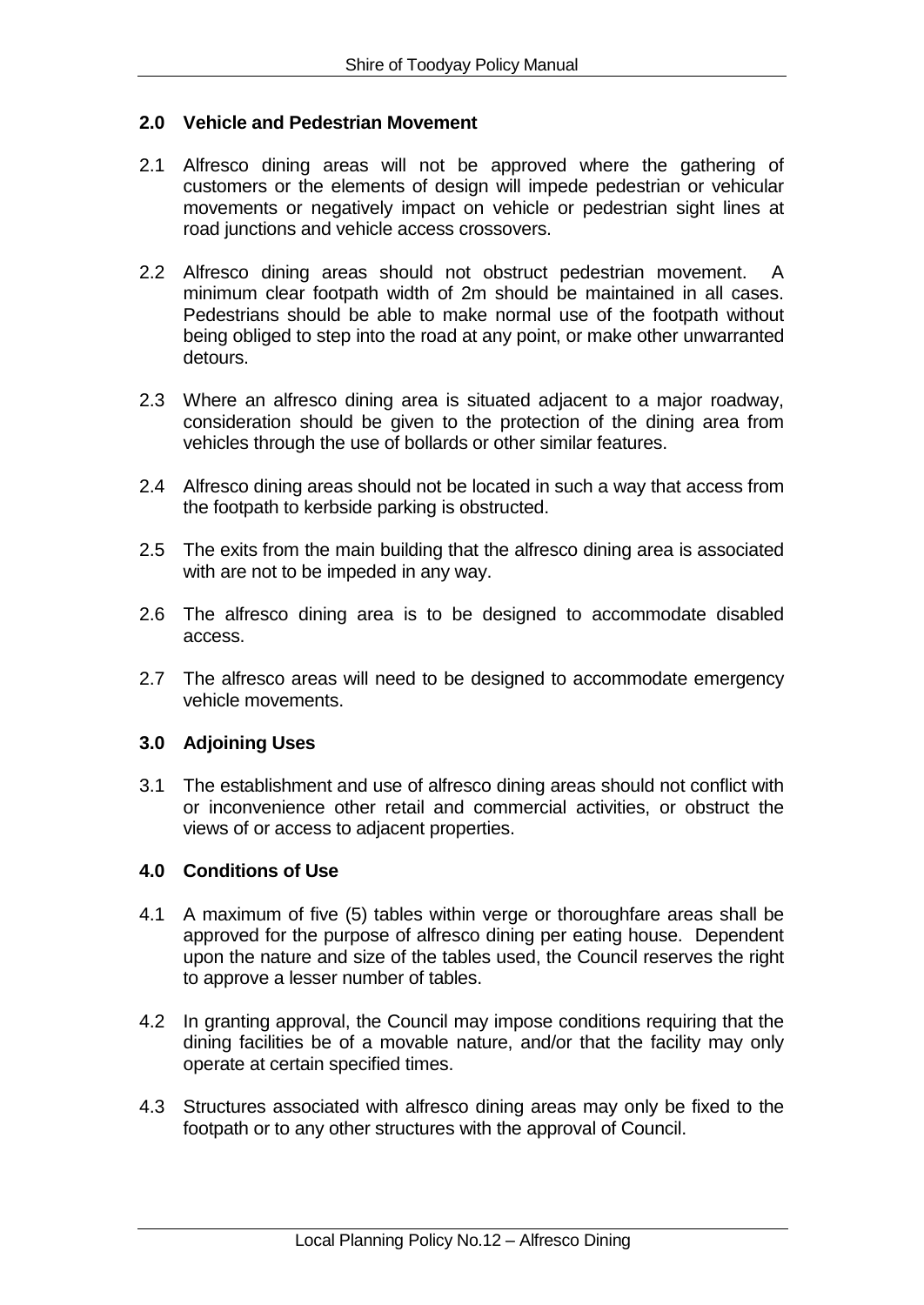- 4.4 Structures and furniture must be stable under windy conditions and provision made for out of sight storage when not in use unless Council approves otherwise.
- 4.5 The alfresco dining area should be contained within a clearly and physically demarcated area.
- 4.6 The operator shall not, without the prior approval of the Council:
	- a) Make use of any method of noise making (i.e. live music, record, tape, radio, etc); and/or
	- b) Carry out any specific functions (i.e. fashion parades, art exhibitions, etc).
- 4.7 The proprietor of the eating house, of which the alfresco dining area is part, shall:
	- a) Ensure that the alfresco dining area is kept clean and tidy and free from rubbish at all times;
	- b) Maintain the chairs, tables and other structures set up in the alfresco dining area in good and serviceable condition at all times;
	- c) Ensure that those who are not patrons of the eating house or alfresco dining area are not permitted to use the chairs, tables and other structures in the alfresco dining area; and
	- d) Agree to indemnify the Shire of Toodyay against any and all claims for compensation in respect to bodily injury (including death and illness) or damage to property (including loss of property) howsoever arising from the conduct of the eating area and shall further agree to hold not less than \$10 million public liability insurance at all times. A copy of the insurance policy will need to be provided to the Shire prior to the commencement of trading and the Shire shall be advised directly by the proprietor of any possible changes to the policy.
- 4.8 In submitting an application to establish alfresco dining, applicants will be requested to indicate whether it is intended to serve alcohol to patrons at the alfresco dining tables.
- 4.9 Where a new proposal includes the sale of alcohol, or it is proposed to modify an existing licence to allow for that possibility, the following conditions will be applied:
	- a) The service of alcohol shall not commence until the relevant approval has been obtained from the Liquor Licensing Division of the Office of Racing and Gaming;
	- b) Alcohol shall be served only with bona fide meals;
	- c) No alcohol shall be served other than with meals provided by the associated eating house;
	- d) The hours of sale of alcohol shall not exceed the licensed hours of the eating house; and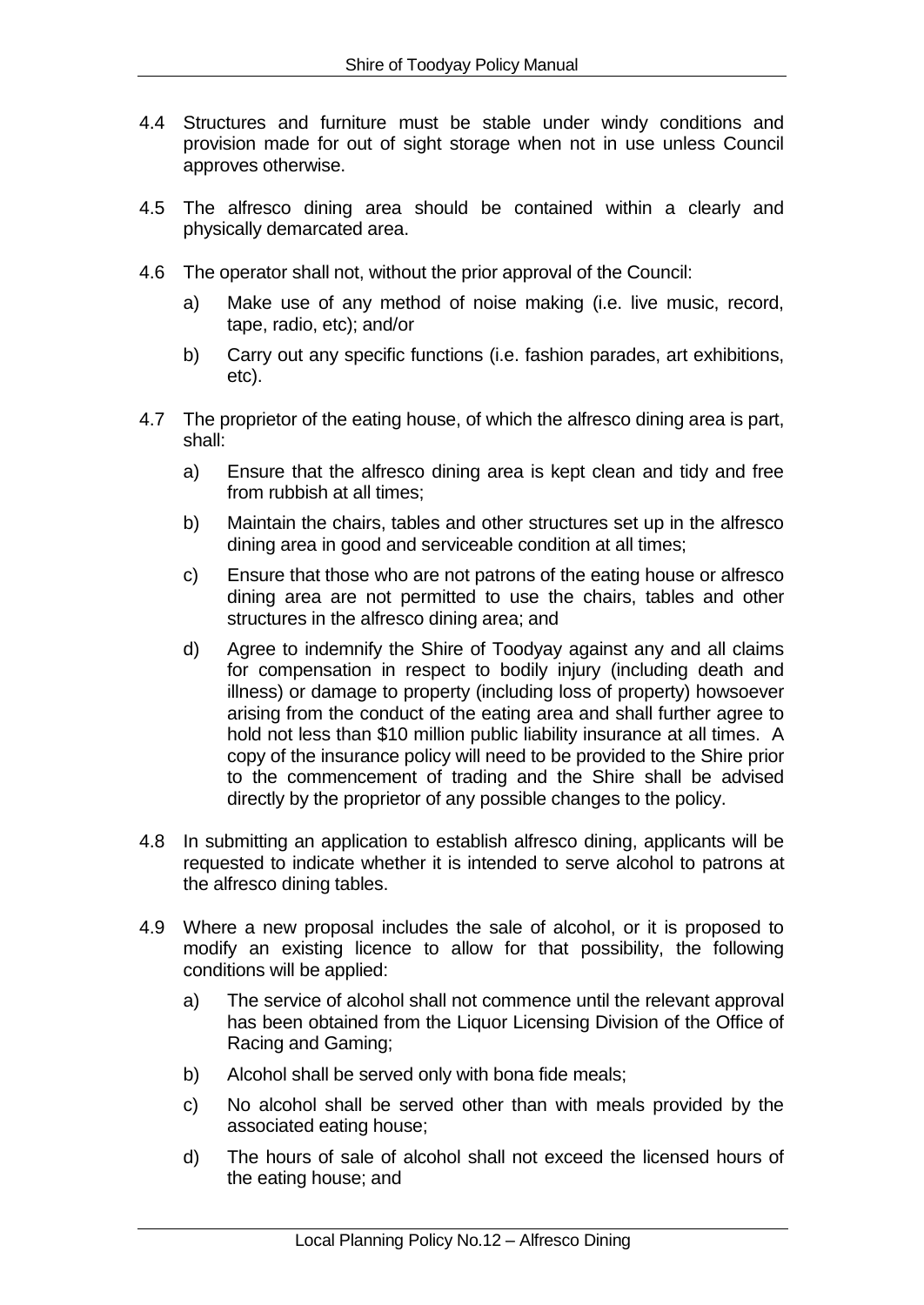e) The Council may impose any other conditions considered necessary to ensure that the service of alcohol to the patrons of alfresco dining areas takes place in a satisfactory manner.

### **5.0 Other Council Matters**

- 5.1 Any removal or relocation of existing street furniture, trees or services shall not occur without the prior written approval of the Council. All costs associated with such works will be wholly at the applicant's expense. The Council will require a cash bond to ensure the works are undertaken in accordance with the development approval.
- 5.2 The existing eating house, the proposed alfresco dining area and its manner of operation, is to comply with all requirements of the Health Act, the Building Code of Australia and any other relevant policy of the Council
- 5.3 Where existing and additional patrons combine to exceed 20 persons, sanitary facilities are to be provided in accordance with the Building Code of Australia.

### **6.0 Alfresco Dining – Fees & Renewal**

- 6.1 The imposition of application and renewal fees for alfresco dining establishments will only apply to activities that will occur on Council controlled land.
- 6.2 Council shall charge an initial application fee and annual renewal fee as set in the Shire of Toodyay Schedule of Fees and Charges.
- 6.3 The application to operate an alfresco dining area must be renewed on a twelve monthly basis.
- 6.4 Council reserves the right to refuse renewal for an alfresco dining area or to revoke approval at any other time if it considers that the alfresco dining area has not or does not fully comply with the requirements of this policy, the Council's Town Planning Scheme No 4 and the Shire of Toodyay Thoroughfares and Trading in Thoroughfares and Public Places Local Law.

**Adopted as TP Policy 25 August 2005 Reviewed Council Meeting 24 November 2005 Amended Council Meeting 16 November 2006 Amended Council Meeting 15 November 2007 Amended Council Meeting 21 May 2009 Reviewed Council Meeting 13 May 2010**